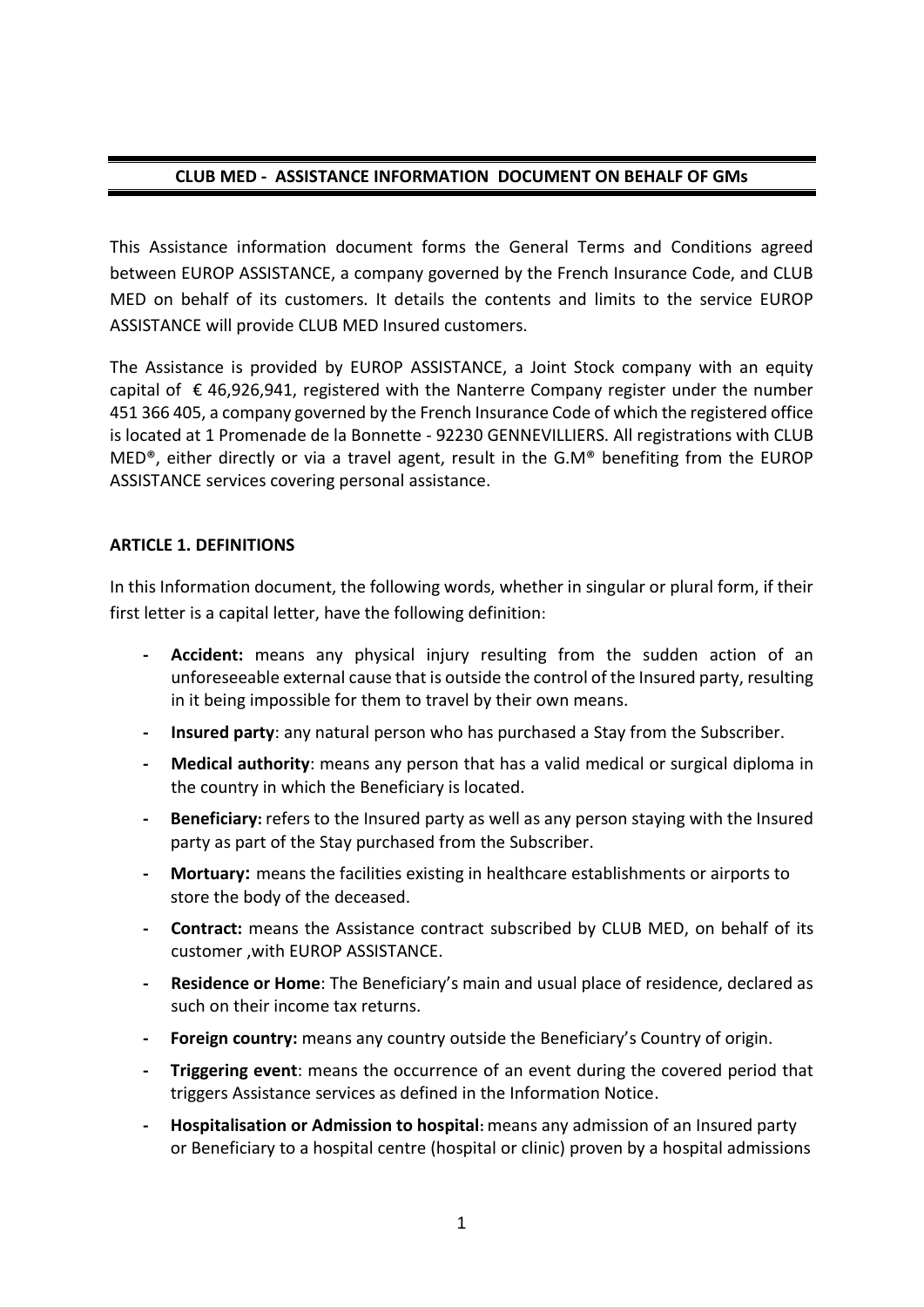form prescribed by a medical doctor, consecutive to an Illness or accident, and requiring at least one night in the establishment.

- **- Illness**: means a pathological condition diagnosed by a Medical authority that strictly prevents leaving the Home and requiring medical care and the complete halt to all professional activity.
- **- Country of origin of the Beneficiary**: means the country in which the Beneficiary's Residence is located.
- **- Family member**: means the spouse, partner or civil partner living under the same roof as the Beneficiary, a child, a brother or sister, the father, mother, one of the parentsin-law (namely the parents of the Beneficiary's spouse), one of the grandchildren or one of the grandparents.
- **- Assistance services:** means the assistance services described in the Information document under the terms and conditions and limits contained therein.
- **- Stay**: travel by the Insured party and booked by them from the Subscriber, of which the dates, destination and cost feature on the trip registration form. The duration of the stay in a Foreign country cannot exceed 90 consecutive days.

### **ARTICLE 2. RULES TO FOLLOW FOR ASSISTANCE**

To allow EUROP ASSISTANCE to take action, following actions are required:

To contact EUROP ASSISTANCE without delay:

Phone:- from France: 01.41.85.84.86

- from a Foreign country: +33.1.41.85.84.86

Fax: - from France: 01.41.85.85.71

- from a Foreign country: +33.1.41.85.85.71

 To obtain prior approval from EUROP Assistance before taking any initiatives or committing to any expenditure,

- $\triangleright$  To provide all the elements relating to the subscribed contract,
- $\triangleright$  To comply with the solutions recommended by EUROP ASSISTANCE,
- $\triangleright$  To provide all supporting documents for the expenditure for which a refund is claimed.

In cases of false declarations, EUROP ASSISTANCE reserves the right to take all measures relating to its obligations under ongoing contracts and, where applicable, to refuse the refund or to proceed to bill the costs it has incurred.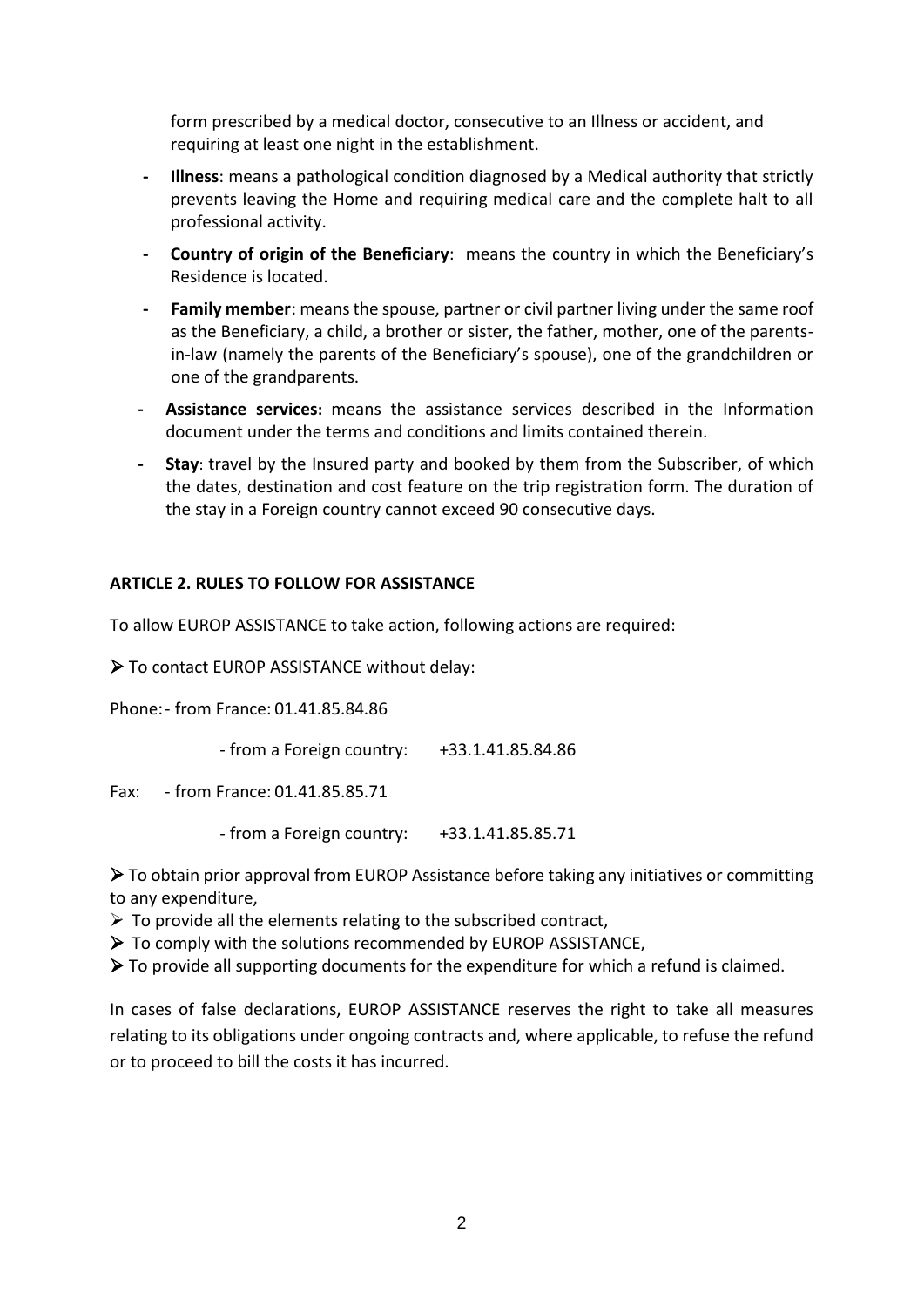#### **ARTICLE 3. GEOGRAPHICAL COVER**

The insurance covers the countries included in the booked trip **except for countries listed in the International Sanctions clause below.**

#### **3.1. INTERNATIONAL SANCTIONS**

EUROP ASSISTANCE will provide no cover, will not pay for services and will not provide any services described in this document if doing so may expose it to sanctions, prohibitions or to international restrictions as defined by the United Nations Organisation, the European Union or the United States of America. Further information available on https://www.europassistance.com/fr/nous-connaitre/informations-reglementaires-internationale

As such, and combined with any other territorial exclusions defined in this document, the services are not provided in the following countries and territories: **North Korea, Syria, Crimea, Iran and Venezuela.**

For persons from the United States travelling to Cuba, the provision of assistance services or payment of services is subject to proof that the trip to Cuba complies with United States legislation. American persons are considered to include all persons, regardless of their location, who are American citizens or who usually reside in the United States (including green card holders) as well as any equity company, firm, non-profit or other organisation, whether they are formed or carry out activities there, which are held or controlled by such persons.

### **ARTICLE 4. COVER DURATION**

The personal Assistance services come into effect on the Stay departure date and expire on the planned return date, with a maximum duration of 90 days.

The advisory Assistance services come into effect on the day the Contract is subscribed so that Beneficiaries can benefit from them before their departure date.

The validity of the Information document is subject to the validity of the Contract agreed between EUROP ASSISTANCE and CLUB MED.

### **ARTICLE 5. TRANSPORT TICKETS**

When transport is organised and paid for under the terms of this Information document, the Beneficiary undertakes to reserve the right to use the transport tickets they hold for use by EUROP ASSISTANCE. Similarly, they undertake to give EUROP ASSISTANCE the sums of which they obtain the refund from the ticket issuing organisation.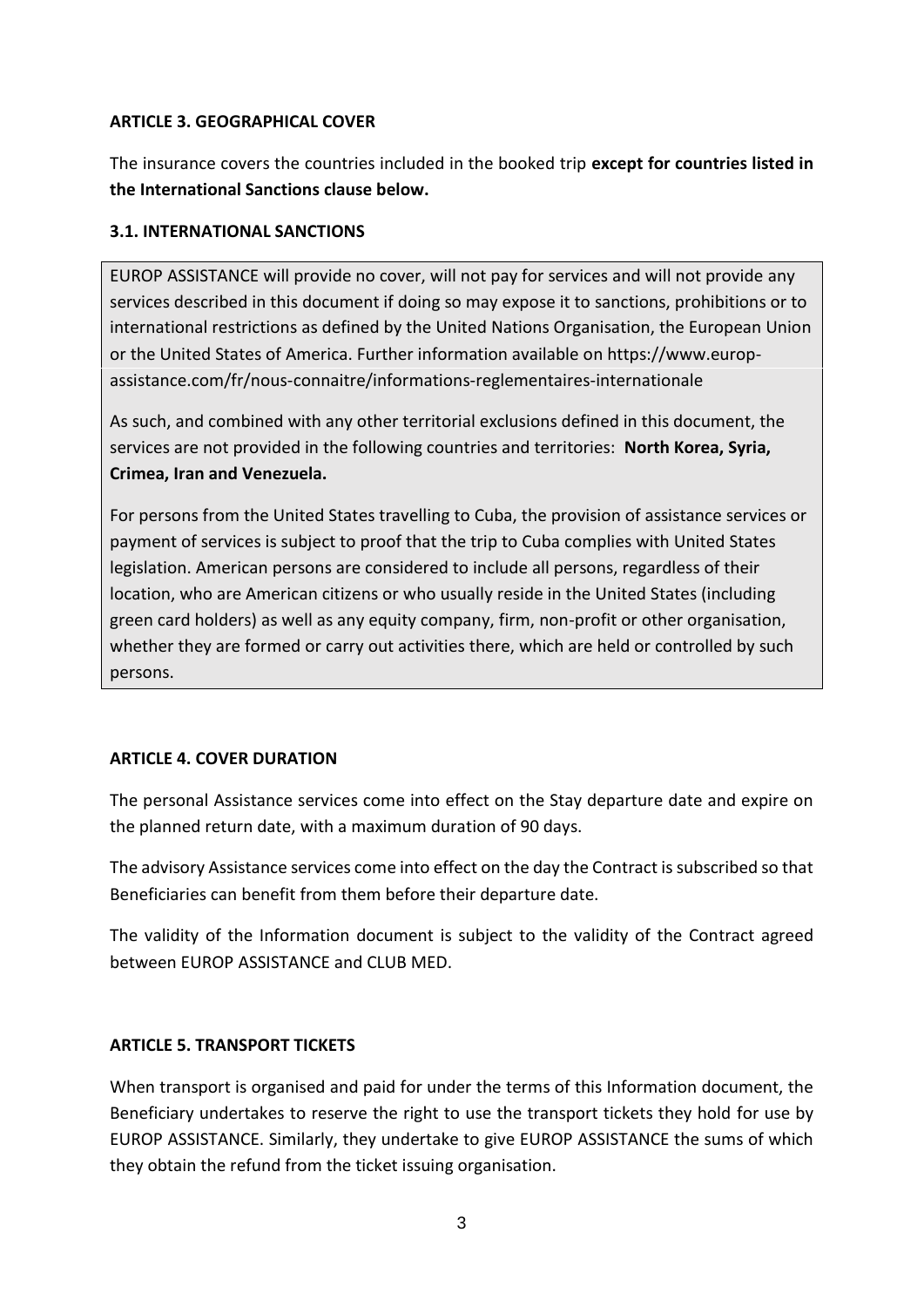# **ARTICLE 6. ASSISTANCE SERVICES**

| <b>COVER</b>                                                                         | <b>AMOUNT INCLUDING VAT* per Beneficiary</b>                                                                         |
|--------------------------------------------------------------------------------------|----------------------------------------------------------------------------------------------------------------------|
| ☑ EUROP ASSISTANCE ASSISTANCE                                                        |                                                                                                                      |
| PERSONAL ASSISTANCE                                                                  |                                                                                                                      |
| Medical transport                                                                    | <b>Actual costs</b>                                                                                                  |
| Return of accompanying persons                                                       | Return transport tickets for family<br>members or 1 insured accompanying<br>person (GM)                              |
| <b>Hospitalisation Presence</b>                                                      | Round trip transport ticket for a<br>Beneficiary's Family member<br>Hotel costs €80 per night / 10 nights<br>maximum |
| Accommodation of an accompanying<br>person                                           | Hotel costs € 80 per night and € 150<br>including tax for Family members / 10<br>nights maximum                      |
| Connection costs                                                                     | €75                                                                                                                  |
| Extended hotel stay costs                                                            | Hotel costs € 80 per night and € 150<br>including tax for a family / 10 nights<br>maximum                            |
| Accompaniment of children                                                            | Round trip transport ticket                                                                                          |
| Early return in the case of the Admission to<br>hospital of death of a Family member | Return transport ticket<br>Beneficiary + 2 insured persons                                                           |
| Early return in the event of an incident at<br>the Residence                         | Return transport ticket                                                                                              |
| <b>MEDICAL COSTS</b>                                                                 |                                                                                                                      |
| Refund of medical costs incurred in a<br>foreign country                             | Up to €75,000                                                                                                        |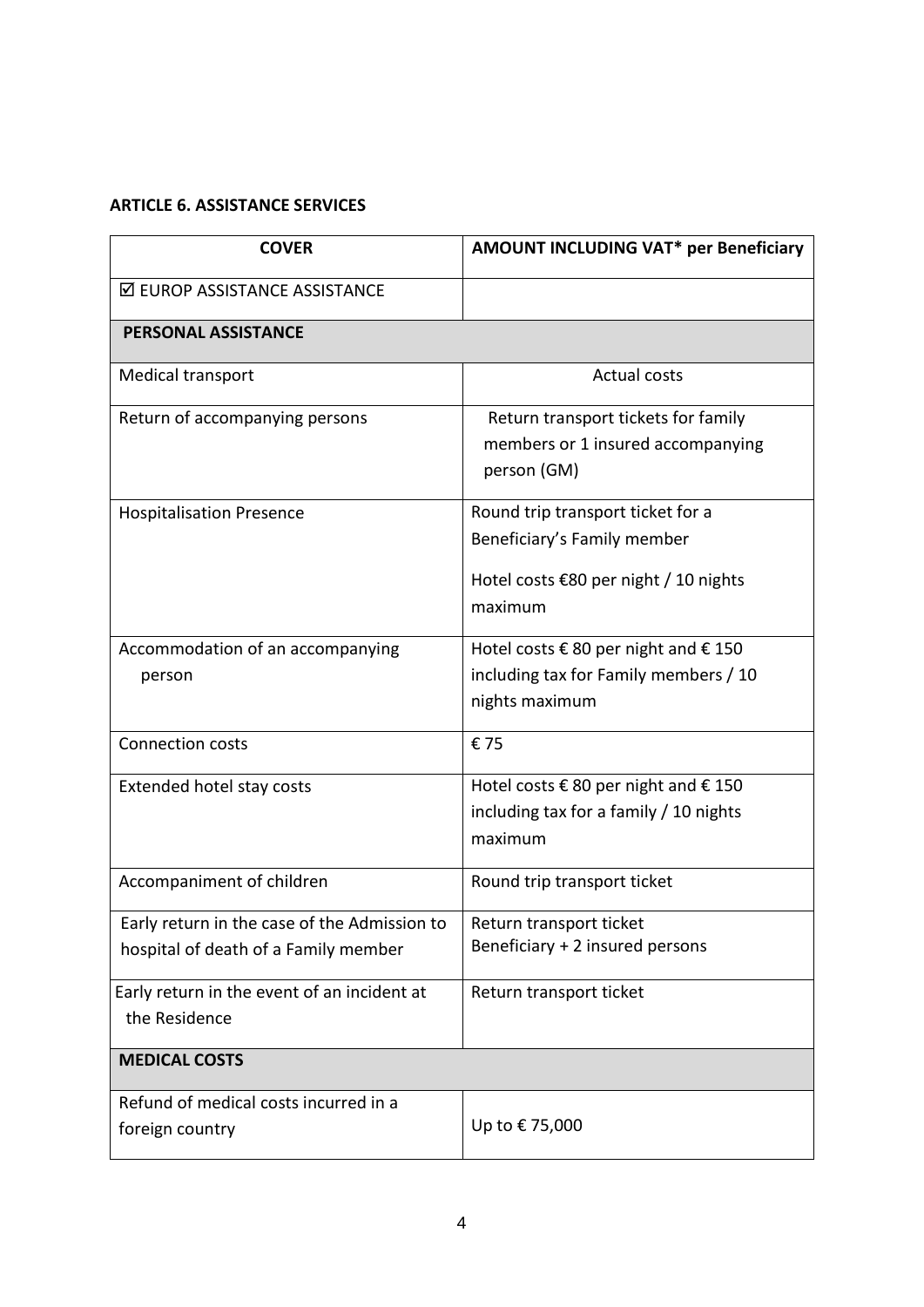| Dental cost limit                                                   | € 160               |  |
|---------------------------------------------------------------------|---------------------|--|
| Advance on hospitalisation costs                                    | € 75,000            |  |
| In all cases, excess of $\epsilon$ 50 per Beneficiary and per event |                     |  |
| <b>ASSISTANCE IN THE EVENT OF DEATH</b>                             |                     |  |
| Transport in the event of death                                     | <b>Actual costs</b> |  |
| Cask costs limited to                                               | € 1,500             |  |
| Mortuary costs                                                      | $£$ 750 maximum     |  |
| <b>TRAVEL ASSISTANCE</b>                                            |                     |  |
| Forwarding of medication                                            | Forwarding costs    |  |
| Advance of criminal bail in a foreign country                       | € 15,000            |  |
| Coverage of legal representation fees in a                          | € 3,000             |  |
| Foreign country                                                     |                     |  |
| Forwarding of urgent messages                                       |                     |  |
| <b>Travel information</b>                                           |                     |  |

\* rate as defined by applicable legislation

#### **6.1. PERSONAL ASSISTANCE**

#### **6.1.1 Transport**

A Beneficiary falls ill or is injured during a Stay in one of the countries covered by this Information document: the EUROP ASSISTANCE doctors contact the local doctor who saw the Beneficiary following the Illness or Accident.

EUROP ASSISTANCE doctors collect all the information needed to make the decision in the medical interests of the Beneficiary from the local doctor and eventually from the usual general practitioner.

The collected information, after a decision by the EUROP ASSISTANCE doctors, makes it possible, exclusively according to medical requirements, to initiate and organise either the return of the Beneficiary to their Home, or their transport, where applicable under medical supervision, to a suitable hospital establishment close to their Home by light medical vehicle, ambulance, sleeper train, train in  $1<sup>st</sup>$  class (sleeper or seat), commercial aircraft or medical aircraft.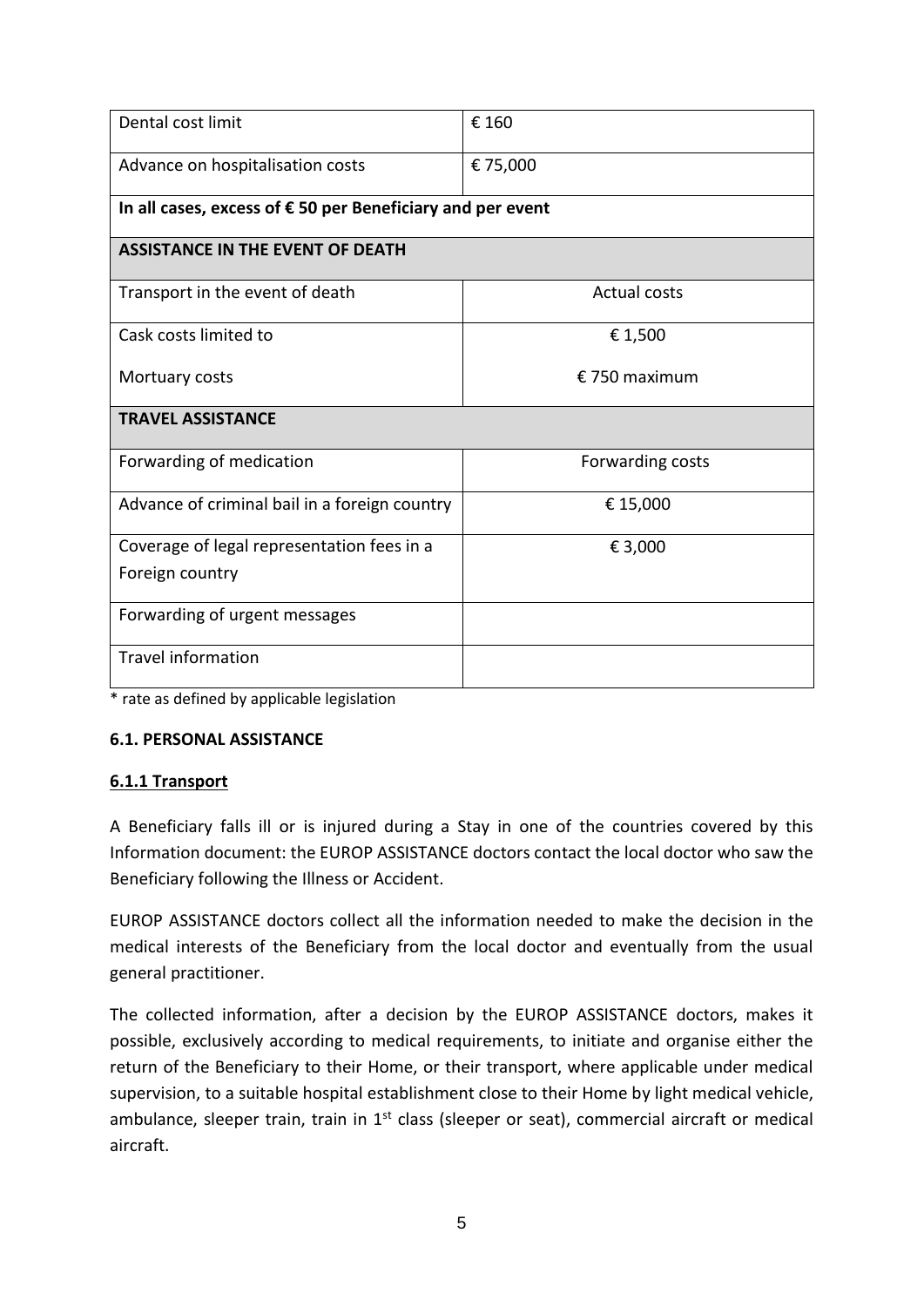In some cases, the safety of the Beneficiary may require initial transport to a healthcare centre close by before considering a return to a structure near their Home.

The EUROP ASSISTANCE Medical Department can book a place in the department where the Admission to hospital has been planned.

Only the Beneficiary's medical interests and compliance with applicable health regulations are considered when deciding on transport, the choice of means of transport, and the choice of the eventual location for Hospitalisation.

The information provided by local doctors or the usual general practitioner and which may be essential, helps EUROP ASSISTANCE to make the most appropriate decision.

In this context, it is explicitly agreed that the final decision made in the medical interest of the Beneficiary, will be made by the EUROP ASSISTANCE doctors in order to avoid any conflict of medical authority.

Furthermore, if the Beneficiary refuses to accept the decision considered by the EUROP ASSISTANCE doctors to be the best, they explicitly release EUROP ASSISTANCE from any liability, in particular if they return by their own means or if their medical condition worsens.

### **6.1.2 Return of accompanying persons**

In the event of the repatriation of a Beneficiary by us, EUROP ASSISTANCE will organise and pay for the transport of the Beneficiary's Family members or of an accompanying person travelling with the Beneficiary either by train in  $1<sup>st</sup>$  class or by plane in economy class.

This transport will either be with the Beneficiary or separately.

## **6.1.3 Early return**

## *6.1.3.1 Early return in the case of the Admission to hospital of a Family member*

### During their Stay, the Beneficiary is informed

of the serious and unforeseen Admission to hospital of a Family member. In order for the Beneficiary to be able to travel to the bedside of the person admitted to hospital in their Country of origin, EUROP ASSISTANCE will organise and pay for the return trip for the Beneficiary to their Country of origin as well as for 2 insured persons travelling with the Beneficiary, either by train in  $1<sup>st</sup>$  class or by plane in economy class.

In the event of a failure to send documentary proof (admission documents from the hospital, proof of family relationship) within 30 days maximum, EUROP ASSISTANCE reserves the right to invoice the full service costs.

### *6.1.3.2. Early return in the event of the death of a Family member*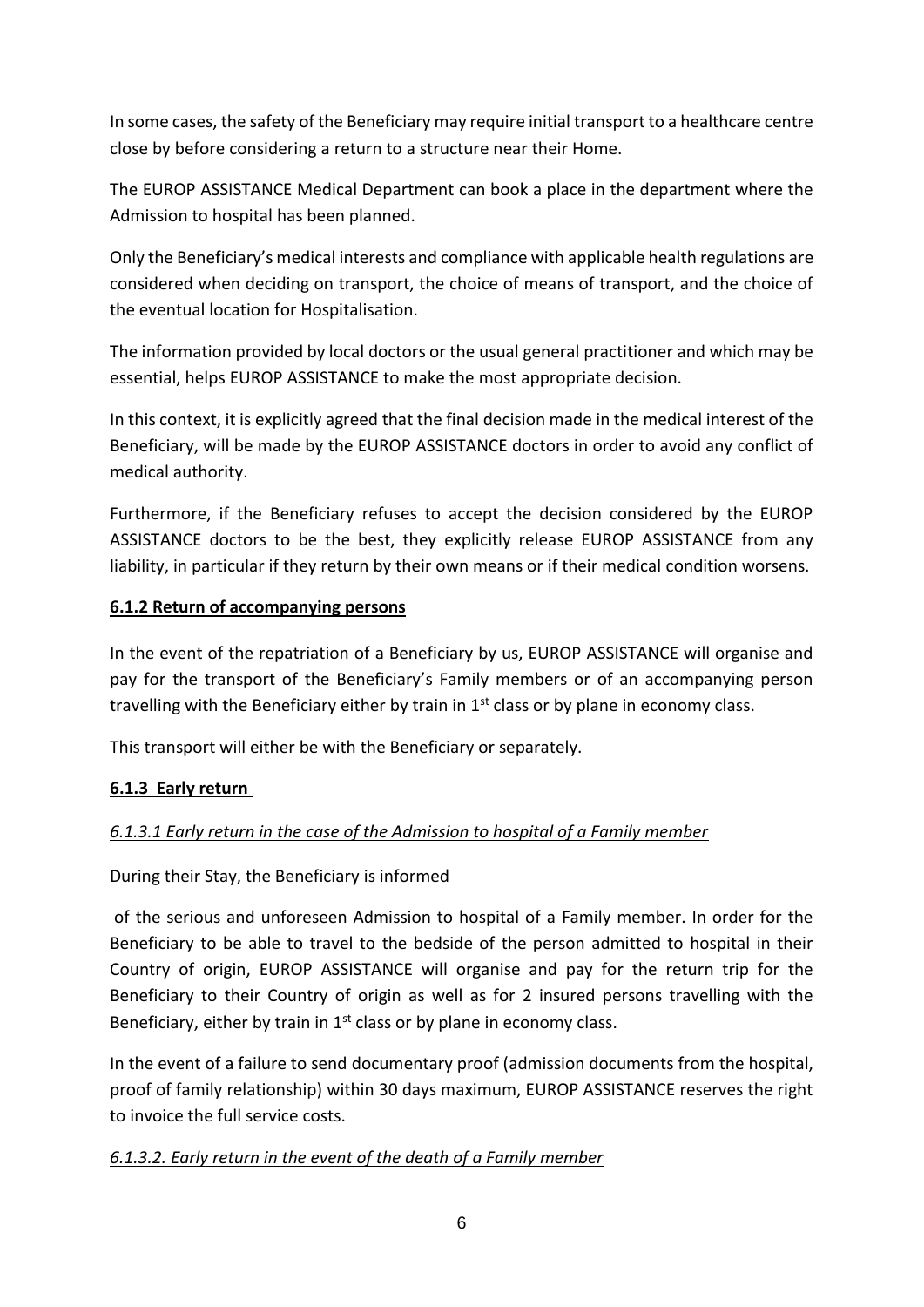During their Stay, a Beneficiary is informed of the death of a Family member in their Country of origin.

In order for the Beneficiary to be able to attend the funeral of the deceased in their Country of origin, EUROP ASSISTANCE will organise and pay for the return trip to the Beneficiary's Country of origin for the Beneficiary and for 2 insured persons travelling with them, either by train in  $1<sup>st</sup>$  class or by plane in economy class, subject to the Beneficiary sending elements proving their family relationship.

In the event of a failure to send documentary proof (death certificate, proof of family relationship) within 30 days, EUROP ASSISTANCE reserves the right to invoice the Beneficiary the full service costs.

# **This service is provided when the funeral date is before the Beneficiary's initially scheduled return date.**

## *6.1.3.3. Early return in the event of an incident at the Residence*

During their Stay, the Beneficiary is informed of a claim event (water damage, fire, natural disaster, burglary) at their Home. If their presence on site is essential to carry out administrative formalities, EUROP ASSISTANCE will organise and pay for the return trip by train in  $1<sup>st</sup>$  class or by plane in economy class, subject to the Beneficiary sending elements proving the claim event at their Home.

In the event of the failure to send documentary proof (insurance claim, appraisal report, copy of a complaint, etc.) within a maximum of 30 days, EUROP ASSISTANCE reserves the right to invoice the Beneficiary the amounts paid for this cover.

## **6.1.4 Hospitalisation Presence**

If a Beneficiary is Admitted to hospital, and if their state of health prevents considering transporting them before 7 days, EUROP ASSISTANCE will organise and pay for the round trip travel by a Family member of the Beneficiary either by train in  $1<sup>st</sup>$  class or by plane in economy class, from the Beneficiary's Country of origin to their bedside. EUROP ASSISTANCE will also pay for hotel costs (room and breakfast) **of up to € 80 including tax per day for a maximum of 10 nights**.

## **Meal costs are not included.**

## **6.1.5 Accommodation of an accompanying person**

If a Beneficiary is Admitted to hospital following a covered event, EUROP ASSISTANCE will pay for the hotel costs (room + breakfast) for one or several accompanying persons up to a maximum amount of: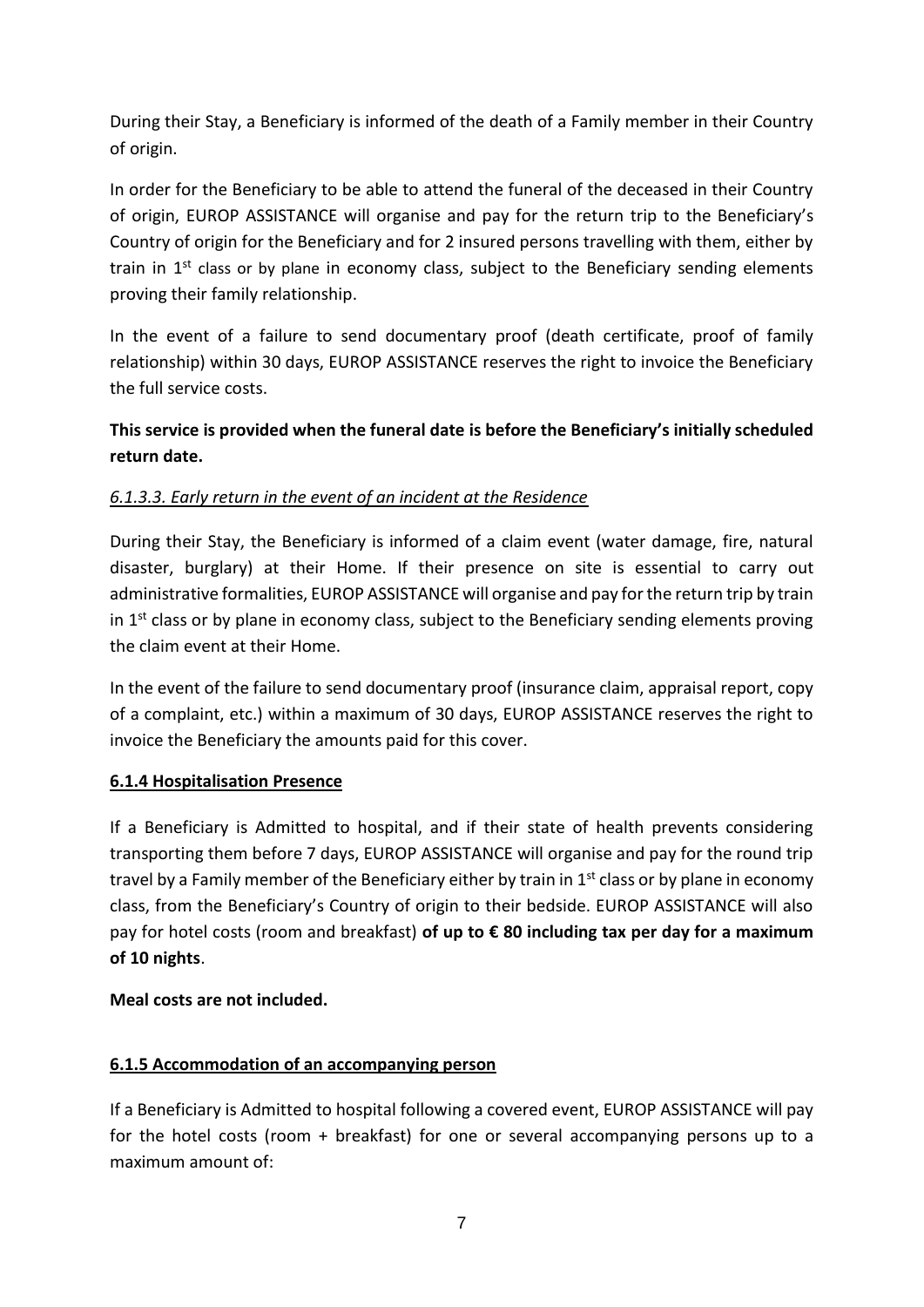- **- € 80 including tax per day for a single accompanying person limited to 10 days per event.**
- **- € 150 including tax per day for Family members limited to 10 days per event.**

## **6.1.6 Connection costs**

In the event of an Accident, EUROP ASSISTANCE will participate **up to € 75 including tax** per event in the connection costs for a Beneficiary and/or accompanying person between the Stay location and the healthcare structure.

### **6.1.7 Extended Stay costs**

The state of health of a Beneficiary does not justify their transport as defined in Article 6.1.1 "Transport", but medical reasons approved by the EUROP ASSISTANCE doctors prevent them from undertaking the return trip Home at the initially scheduled date, EUROP ASSISTANCE will organise and pay for the Beneficiary's extended stay costs at the hotel (room and breakfast) and those of their Family members or of a maximum of 2 accompanying persons who are also Beneficiaries up to a maximum amount of:

- € 80 including tax per day for a Beneficiary limited to 10 days per event

- € 150 including tax per day for Family members limited to 10 days per event.

## **This cover cannot be combined with the "Hospitalisation presence" cover.**

### **6.1.8 Accompaniment of children**

A Beneficiary is ill or injured during travel in one of the countries covered by this agreement, and their state of health prevents them from taking care of the children under 15 years old travelling with them: EUROP ASSISTANCE will organise and pay for the round trip travel by train in  $1<sup>st</sup>$  class or plane in economy class from their Country of origin of a person of their choice (including a CLUB MED employee from the village) or of one of our hostesses to take the children back Home by train in 1<sup>st</sup> class or plane in economy class.

### **The tickets for the children are paid for by their family.**

## **6.1.9 Additional refund of medical costs**

A Beneficiary is ill or injured during a Stay outside their Country of origin in one of the countries covered by this Information document: EUROP ASSISTANCE will **refund up to maximum € 75,000 including tax** to cover the medical costs incurred in a Foreign country and remaining due by the Beneficiary after refunds by Social Security, private health insurance and/or any other provident organisation.

An excess of € 50 including tax per Beneficiary and per event is applied in all cases.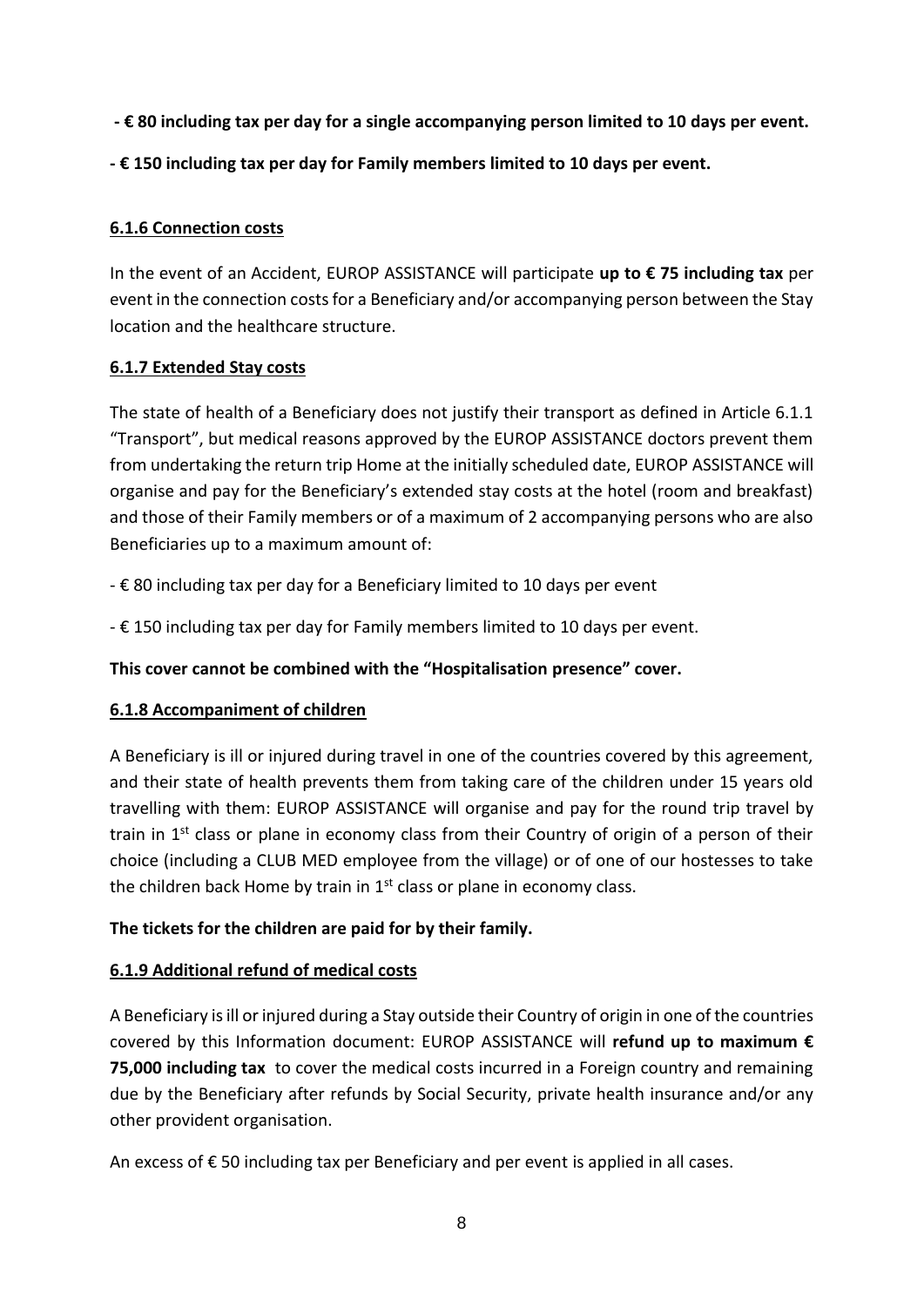Dental care is refunded under the same conditions with a cap of  $\epsilon$  160 including tax.

For this purpose, the Beneficiary or their beneficiaries undertake to carry out all the formalities needed to obtain the refund of these costs from the organisations in question on their return to their Country of origin.

EUROP ASSISTANCE will proceed with the refund as defined above on condition that the Beneficiary or their beneficiaries send us the following documents:

- original social security statements and/or health insurance statements proving the refunds obtained,

- photocopies of the medical care invoices supporting the expenses.

### Types of healthcare costs entitling to additional refunds:

- medical fees,

- cost of medication prescribed by a doctor,

- ambulance costs prescribed by a doctor for local travel,

- Hospitalisation costs if the EUROP ASSISTANCE doctors consider that the Beneficiary cannot be transported, after they have collected information from the local doctor. The additional refund of these Hospitalisation costs ceases on the day EUROP ASSISTANCE becomes able to carry out the transport,

- dental emergency.

### **6.1.10. Advance on hospitalisation costs**

A Beneficiary is ill or injured during a Stay outside their Country of origin in one of the countries covered by this Information document: while they are Hospitalised there, EUROP ASSISTANCE can advance hospitalisation costs up to  $\epsilon$  75,000 including tax maximum subject to all the following conditions:

- for care prescribed in agreement with our doctors,

- as long as our doctors consider that the Beneficiary cannot be transported after they have collected information from the local doctor.

No advance payments will be granted as from the day EUROP ASSISTANCE becomes able to carry out the transport.

In all cases, the Beneficiary undertakes to refund EUROP ASSISTANCE the advance 30 days after receipt of the invoice. This duty applies even if the Beneficiary has undertaken the refund procedures listed in article 6.1.9.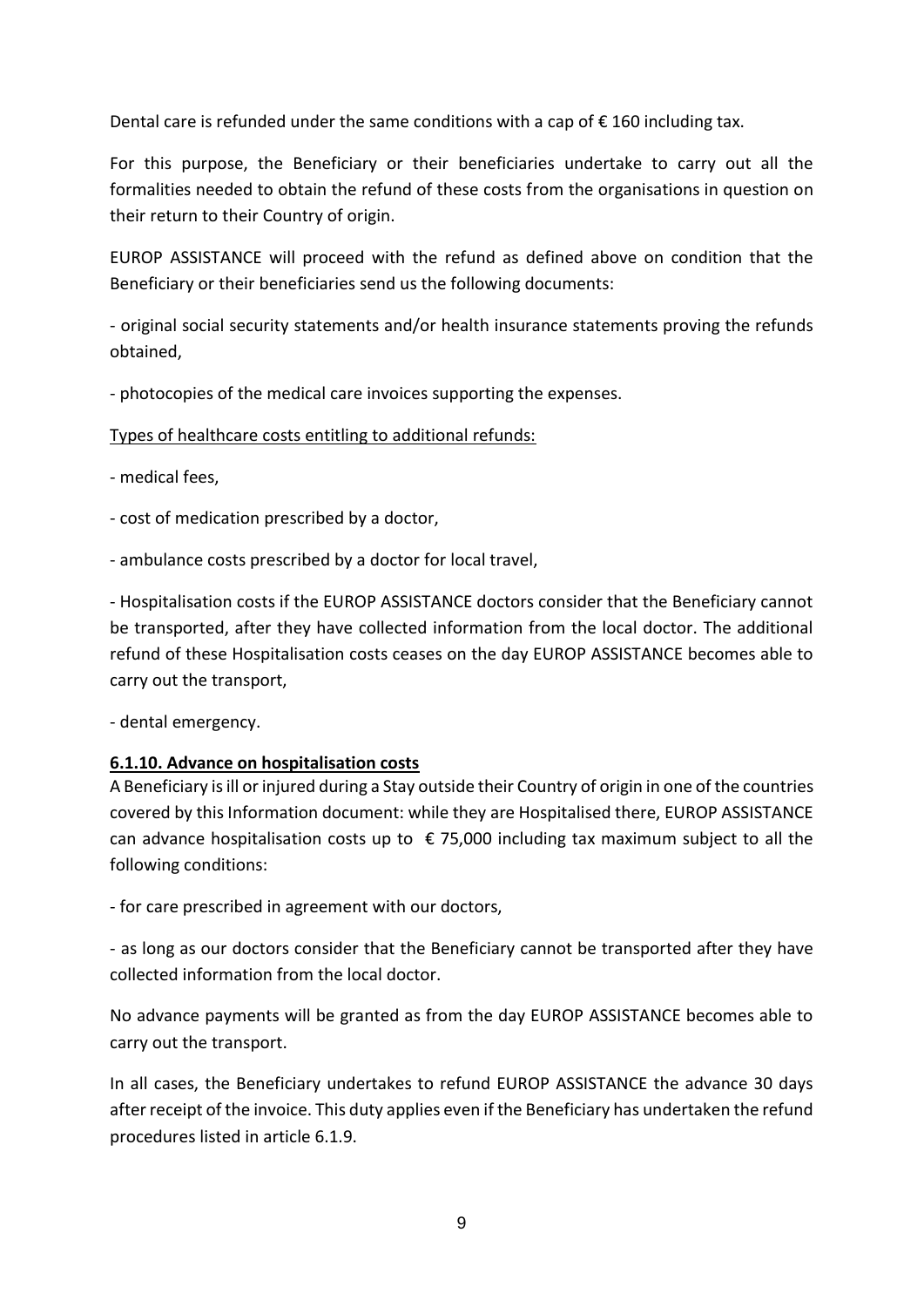Of course, once these procedures are complete, EUROP ASSISTANCE pays the difference between the amount of the advance payment the Beneficiary has refunded and the amount recovered from social security and/or providential organisation under the conditions and up to the amounts defined in article 6.1.9, subject to the Beneficiary or their beneficiaries sending EUROP ASSISTANCE the documents listed in article 6.1.9.

## **6.1.11. Transport in the event of death**

A Beneficiary dies during a Stay in one of the countries covered by this Information document: EUROP ASSISTANCE will organise and pay for the cost of the transport of the deceased's corpse to the funeral location in their Country of origin.

EUROP ASSISTANCE will also pay all the costs required for preparation care and specific transport arrangements (including the storage of the cask in a Mortuary **up to € 750).**

Furthermore, EUROP ASSISTANCE will participate in cask costs **up to € 1,500 including tax maximum.** 

**The other costs (in particular the ceremony, local transport, burial) remain payable by the family.**

### **6.1.12. Forwarding of medication**

On site, a Beneficiary is unable to obtain medication essential to the continuation of an ongoing treatment: EUROP ASSISTANCE will seek and send this medication to their Stay location subject to local and French legal rules.

EUROP ASSISTANCE will pay the forwarding costs. **The other costs (medication purchase price, customs duties, etc.) are due by the Beneficiary.**

### **6.1.13. Advance of criminal bail (Foreign country only)**

When a Beneficiary is the subject of legal proceedings following a traffic accident (all other causes excluded) of which they are the cause, EUROP ASSISTANCE will advance criminal bail **up to a maximum of € 15,000 including tax.** The Beneficiary undertakes to refund EUROP ASSISTANCE this advance within 30 days of receiving the invoice or as soon as the criminal bail has been returned to them by the authorities if this occurs earlier. This service does not cover the legal consequences in their Country of origin following a traffic Accident in a Foreign country.

### **6.1.14. Coverage of legal representation fees (Foreign country only)**

When a Beneficiary is the subject of legal proceedings resulting from a traffic accident **(all other causes excluded)** of which they are the cause, EUROP ASSISTANCE will pay for local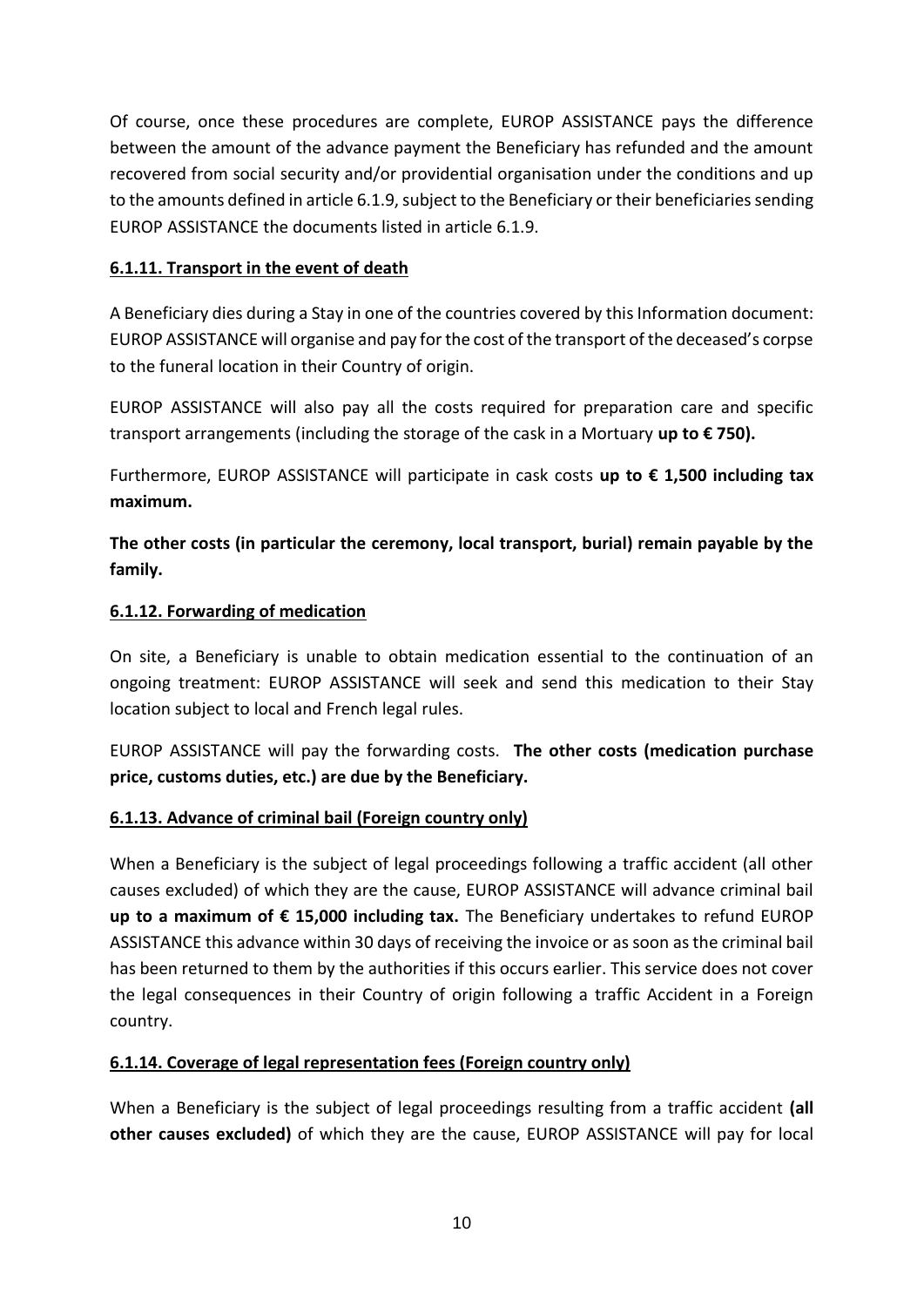lawyer fees **up to € 3,000 including tax, on condition that the alleged actions are not subject to a criminal sentence under the country's laws.**

This service does not cover the legal consequences in the Beneficiary's Country of origin following a traffic accident in a Foreign country. **Events related to professional activity are excluded from the application of this Service.**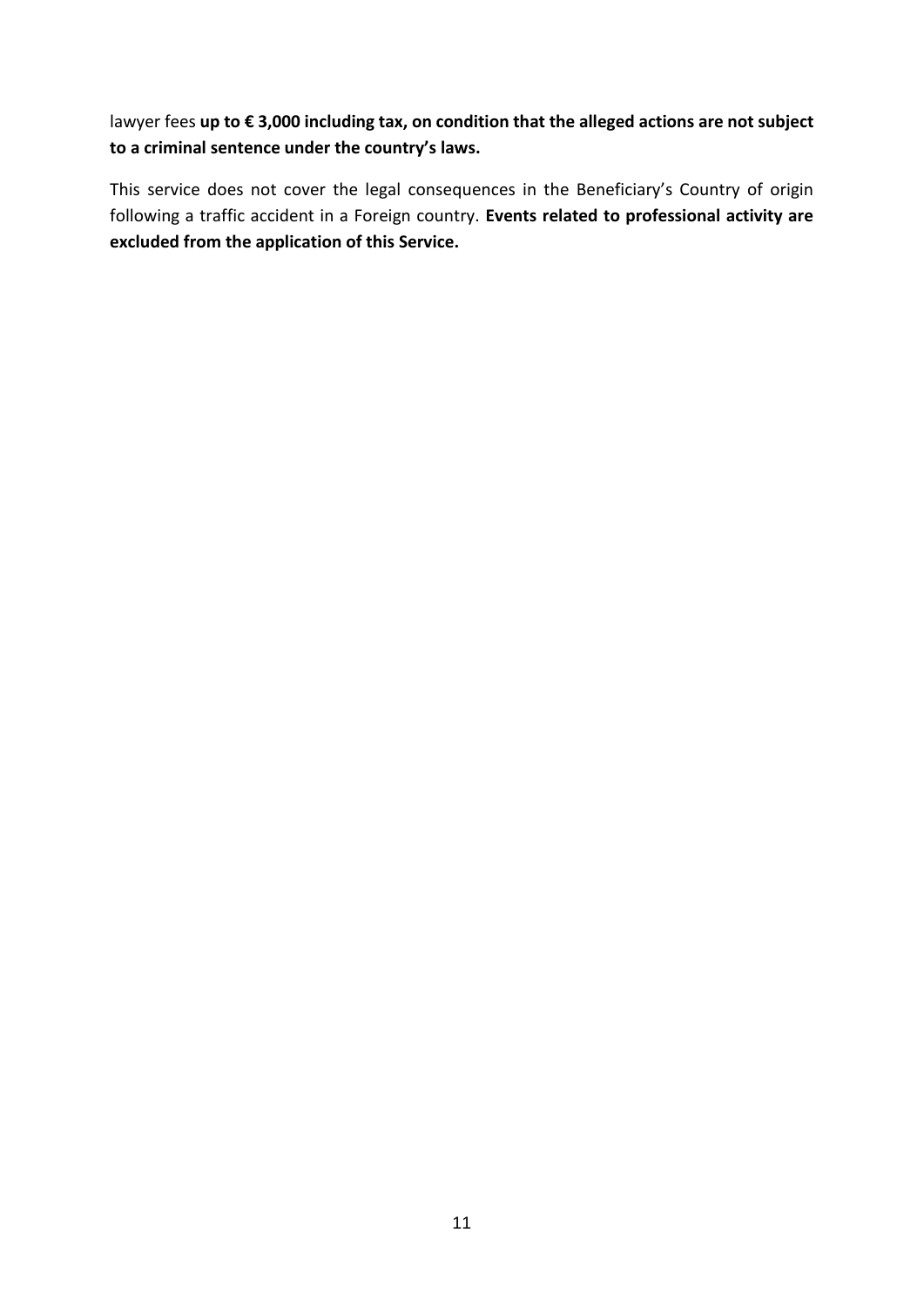#### **6.2. TRAVEL ADVICE / MESSAGE FORWARDING**

#### **6.2.1 Travel information**

By phone, EUROP ASSISTANCE will put the Beneficiary in contact with a person qualified to answer all their questions on the regulatory and practical aspects of their trip:

- The medical precautions to take before travelling (vaccinations, medication, etc..)

- Travel conditions (transport possibilities, ...)
- Local living conditions (temperature, climate, food, etc..)

The Advisory team can be reached from 9 am to 6 pm every day except Sundays and national holidays.

#### **6.2.2 Forwarding of urgent messages**

If, during a Stay, a Beneficiary is unable to contact a person, EUROP ASSISTANCE will deliver the message at the date and time selected by the Beneficiary as previously communicated by phone to the following number:

 $\geq 01.41.85.81.13. (+33.1.41.85.81.13.$  from a Foreign country)

The Beneficiary can also use this number to leave a message for the person of their choice, who can listen to it by calling.

#### **ARTICLE 7. EXCLUSIONS**

**EUROP ASSISTANCE can never be a substitute for local emergency service organisations.**

**Are excluded or cannot entitle to coverage:**

**• the consequences of quarantine and/or measures restricting freedom of movement decided by a competent authority that could affect the Beneficiary before or during their Stay,**

**• Stays in countries, regions or areas to which travel is formally advised against by the government authorities in the Beneficiary's Country of residence.** 

**• the consequences of deliberate actions by the Beneficiary or the consequences of fraudulent acts, attempted suicides or suicides,**

**• the use of medication, drugs, narcotics and assimilated products not available by prescription, and the abuse of alcohol,** 

**• pre-existing states of health and/or illnesses and/or injuries that have been diagnosed and/or treated by continuous hospitalisation, day hospitalisation or outpatient**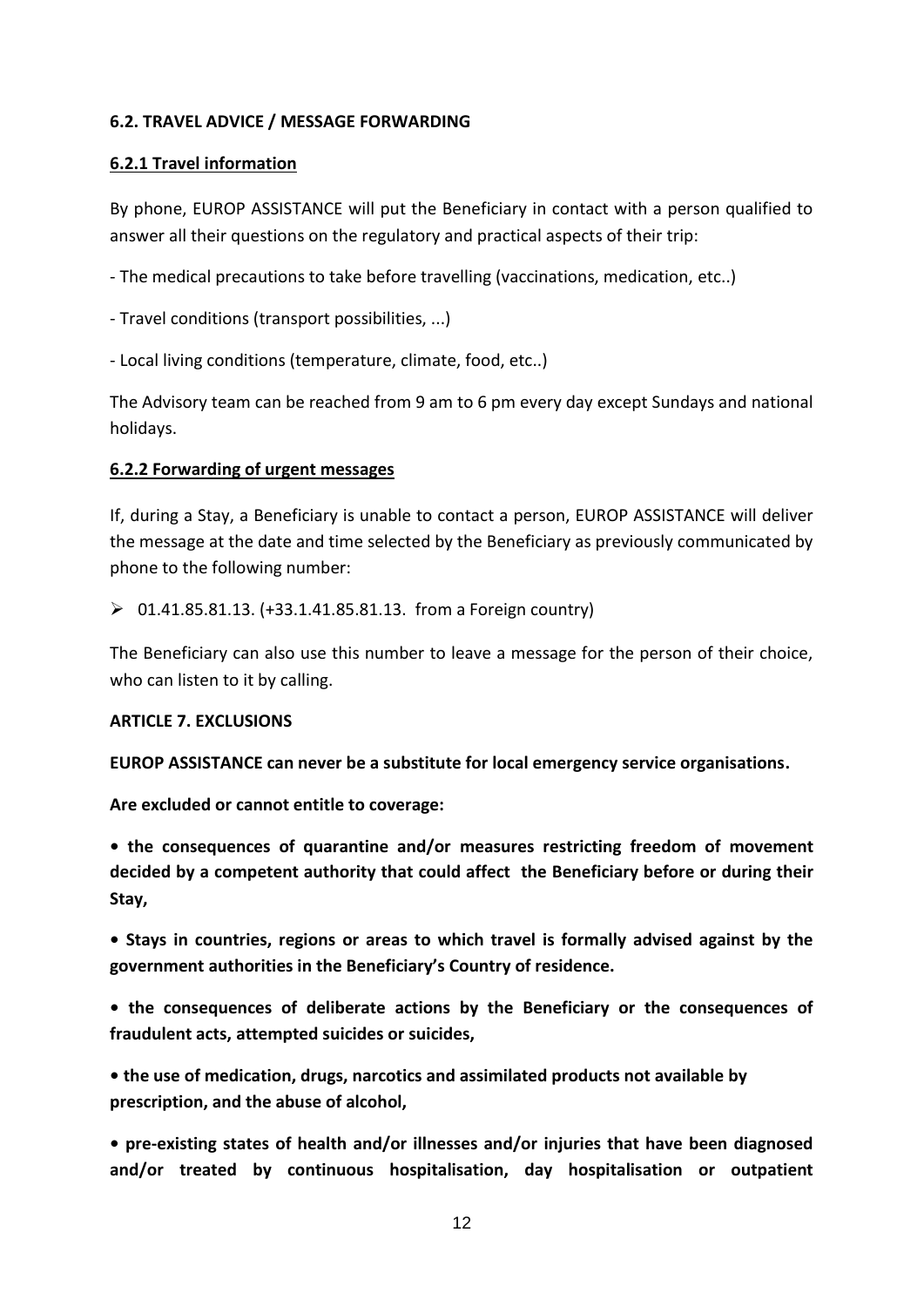**hospitalisation during the 3 months prior to any request, whether the event is the appearance or the deterioration of the said condition,**

**• costs incurred without the permission of EUROP ASSISTANCE, or not specifically defined herein,**

**• expenses not supported by original documents,**

**• claims occurring in countries that are excluded from this Contract or outside the Contract's validity period, and especially beyond the duration of the planned Stay in a Foreign country,**

**• the consequences of incidents occurring during motor sport events, races or competitions (or their trials), subject to prior authorisation from public authorities under applicable regulations if you participate as a competitor, or during trials on circuits subject to prior approval by public authorities, even if you are using your own vehicle,**

**• trips undertaken in order to obtain a diagnosis and/or medical treatment, or plastic surgery, their consequences and the resulting costs,**

**• the organisation and payment of the transport defined in the "Transport/repatriation" section for benign disorders that can be treated on site and that do not prevent the Insured party/Beneficiary from continuing their trip,**

**• requests for assistance relating to medically assisted procreation or abortions, their consequences and the resulting costs,**

**• claims concerning surrogate procreation or childbearing, their consequences and the resulting costs,**

**• medical devices and prostheses (dental, hearing, medical),**

- **spa treatments, their consequences and their resulting costs,**
- **medical costs incurred in the Beneficiary's Country of residence,**
- **scheduled admissions to hospital, their consequences and their resulting costs,**
- **optician costs (spectacles and contact lenses for example),**
- **vaccines and vaccination costs,**
- **medical check-ups, their consequences and the associated costs,**
- **plastic surgery as well its possible consequences and the resulting costs,**
- **stays in a rest home, their consequences and their resulting costs,**
- **re-education, kinesitherapy, chiropraxis, their consequences and resulting costs,**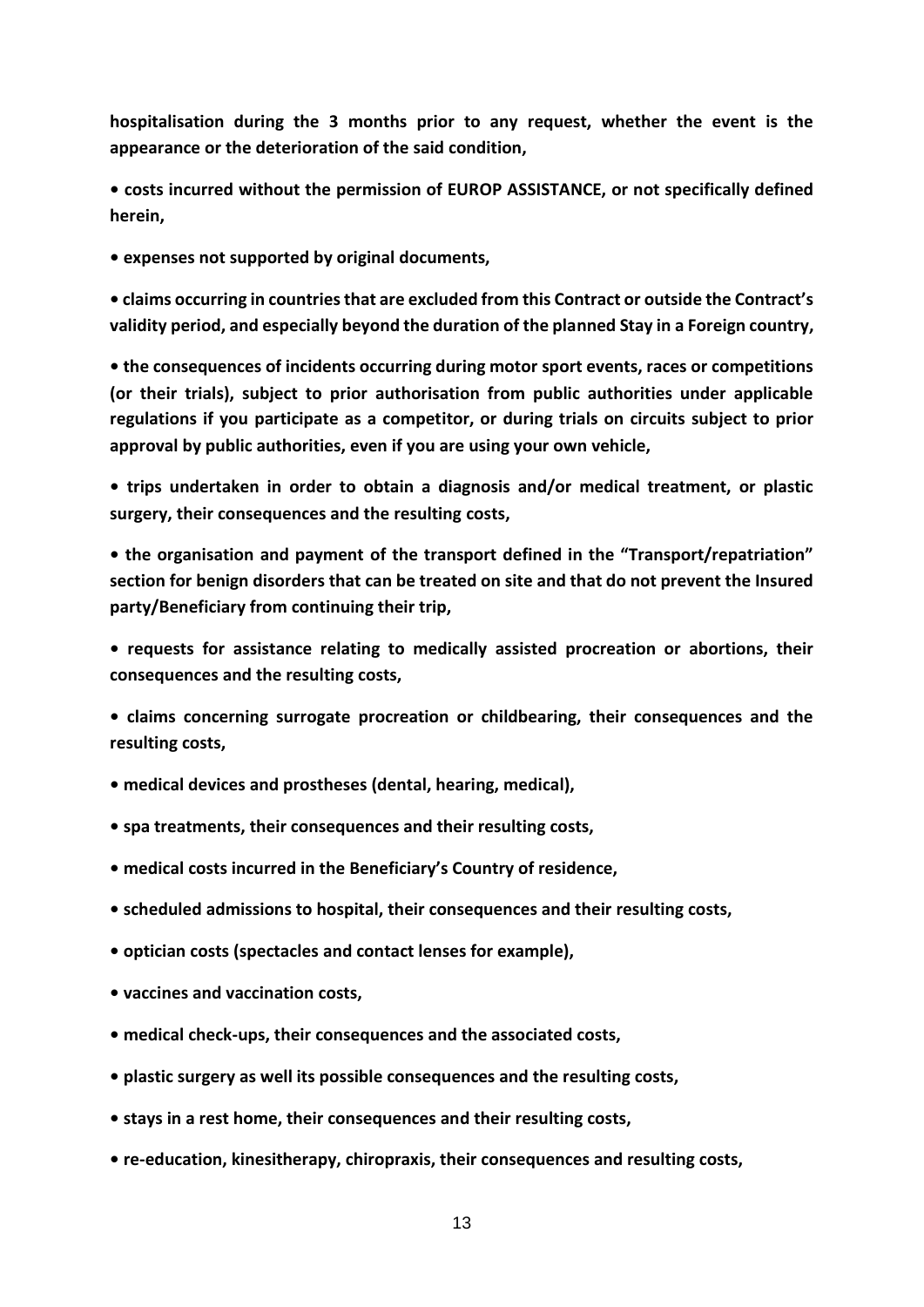**• medical or para-medical services and the purchase of products of which the therapeutic nature is not recognised by French legislation, and the associated costs,**

**• health assessments for the purpose of preventive screening, regular treatments or analyses, their consequences and the resulting costs,** 

**• the organisation of search and rescue operations for persons in the mountains or at sea,**

**• the organisation of search and rescue for people in the desert as well as the corresponding costs,**

**• costs for excess luggage during air transport and the cost of transporting luggage when it cannot be transported with the Beneficiary,**

- **trip cancellation costs,**
- **restaurant costs,**
- **customs duties.**

#### **ARTICLE 8. CASES OF WAIVER OF LIABILITY AND FORCE MAJEURE**

**EUROP ASSISTANCE can never be a substitute for local organisations in cases of emergency.**

**The Contract's general exclusions are those common to all the Assistance cover described herein. Are excluded:** 

- **civil or foreign wars, riots, popular uprisings,**
- **the deliberate participation of an Insured party / Beneficiary in riots, strikes, brawls or assault and battery,**
- **the consequences of the disintegration of an atomic core or any radiation from a radioactive energy source,**

**• unless waived, an earthquake, volcanic eruption, tidal wave, flood or natural disaster except in the framework of the French 13th July 1982 Act N° 82- 600 covering the compensation of the victims of natural disasters (for insurance cover),** 

**• the consequences of the use of medication, drugs, narcotics and assimilated products not medically prescribed, and of the abuse of alcohol,** 

**• any deliberate act by the Beneficiary that may trigger the coverage under this Contract.**

**Passenger transporters (in particular airlines) are likely to apply restrictions to persons suffering from certain pathologies or to pregnant women. These restrictions may apply up**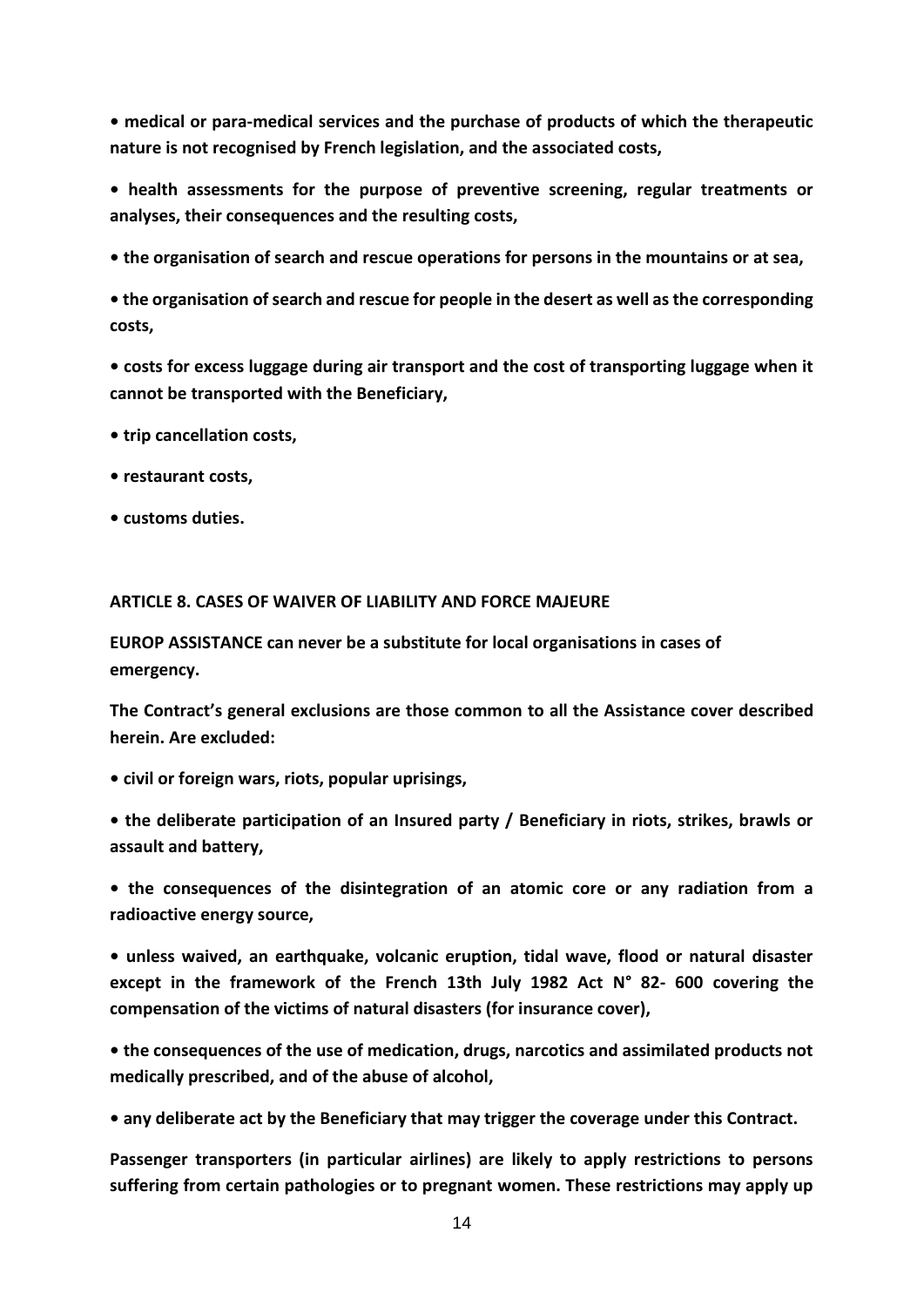**to the beginning of the transport and are likely to be changed without notice (thus, for airlines: medical examination, medical certificate, etc.).**

**As a consequence, these persons will only be repatriated on condition that the transporter does not refuse the transport and, of course, on condition that there is no unfavourable medical opinion as defined and under the procedures in the "Transport / repatriation" section with regards to the health of the Insured party or the unborn child.**

### **ARTICLE 9. SUBROGATION**

EUROP ASSISTANCE is subrogated in the rights and proceedings of the Beneficiary up to the compensation it has paid and the services it has provided, against any person liable for the facts that were at the origin of its intervention. When the services provided under the agreement are fully or partially covered by another company or institution, EUROP ASSISTANCE is subrogated in the rights and proceedings of the Beneficiary against that company or institution

### **ARTICLE 10. STATUTE OF LIMITATIONS**

### **In compliance with Article L 114- 1 of the French Insurance Code:**

"All proceedings resulting from an insurance contract have a statute of limitations of 2 years from the date of the initiating event.

However this deadline only runs:

- 1. In the event of non-disclosure, omission, false or incorrect statements about the risk, from the date the Insurer discovered it;
- 2. In the event of a claim, from the date the interested parties became aware of the situation, if they can prove they were not aware of it until then.

When the cause of the proceedings by the insured party against the insurer is a claim by a third party, the statute of limitations only runs from the date the third party undertook legal proceedings against the insured party or was compensated by them. "

### **In compliance with Article L114-2 of the French Insurance Code:**

"The statute of limitations is interrupted by any of the ordinary causes of interruption, and by the appointment of experts following a claim. The interruption of the statute of limitations for the proceedings can, amongst other things, result from the sending of a registered letter with acknowledgement of receipt sent by the insurer to the insured party concerning premium payment proceedings, and by the insured party to the insurer covering the payment of compensation. "

The ordinary causes of the interruption of the statute of limitations are defined in articles 2440 to 2246 of the French Civil Code: the recognition by the debtor of the right they were claiming the statute of limitations against (article 2240 of the French Civil Code), legal proceedings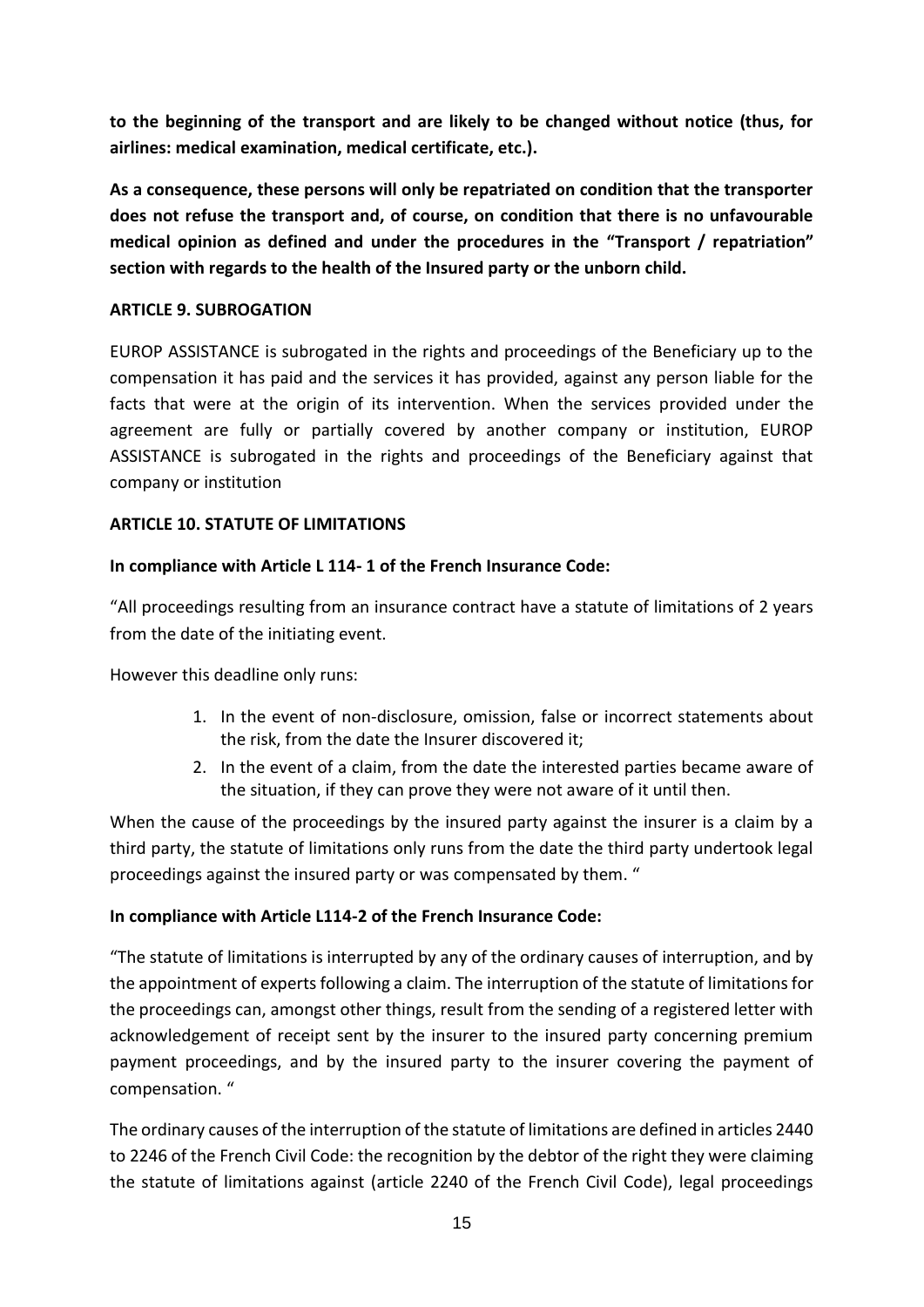(articles 2241 to 2243 of the French Civil Code), a forced performance (articles 2244 to 2246 of the French Civil Code).

### **In compliance with Article L114-3 of the French Insurance Code:**

"By waiver of article 2254 of the French Civil Code, the parties to the insurance contract cannot, even by mutual agreement, either change the duration of the statute of limitations, or add clauses to suspend or interrupt it."

### **ARTICLE 11. COMPLAINTS**

EUROP ASSISTANCE elects domicile at its registered office address.

If they have a complaint or a dispute, Beneficiaries can contact the Service Réclamations Clients d'EUROP ASSISTANCE - 1, promenade de la Bonnette - 92633 Gennevilliers cedex - FRANCE

If the processing time is in excess of 10 business days, a letter informing you of the delay will be sent to you within this period. A written answer will be sent within a maximum of 2 months from the date the initial complaint was received.

If the disagreement persists after the processing of their request by our Customer Feedback Department, the Beneficiary can apply to the Ombudsman by writing to or emailing:

# **La Médiation de l'Assurance TSA 50110 75441 Paris Cedex 09 FRANCE <http://www.mediation-assurance.org/>**

The Beneficiary has the right to initiate proceedings in the competent jurisdiction at all times.

### **ARTICLE 12. CONTROLLING AUTHORITY**

The controlling authority is the "Autorité de Contrôle Prudentiel et de Résolution" - A.C.P.R. - 4 place de Budapest - CS 92459– 75436 Paris 09 Cedex – France.

### **ARTICLE 13. PERSONAL DATA**

EUROP ASSISTANCE acting as data controller, carries out processing of the Beneficiary's personal data in order to:

- manage assistance and insurance requests;

- organise customer satisfaction surveys of Beneficiaries who have benefited from its assistance and insurance services;

- to draw up sales statistics and actuarial studies;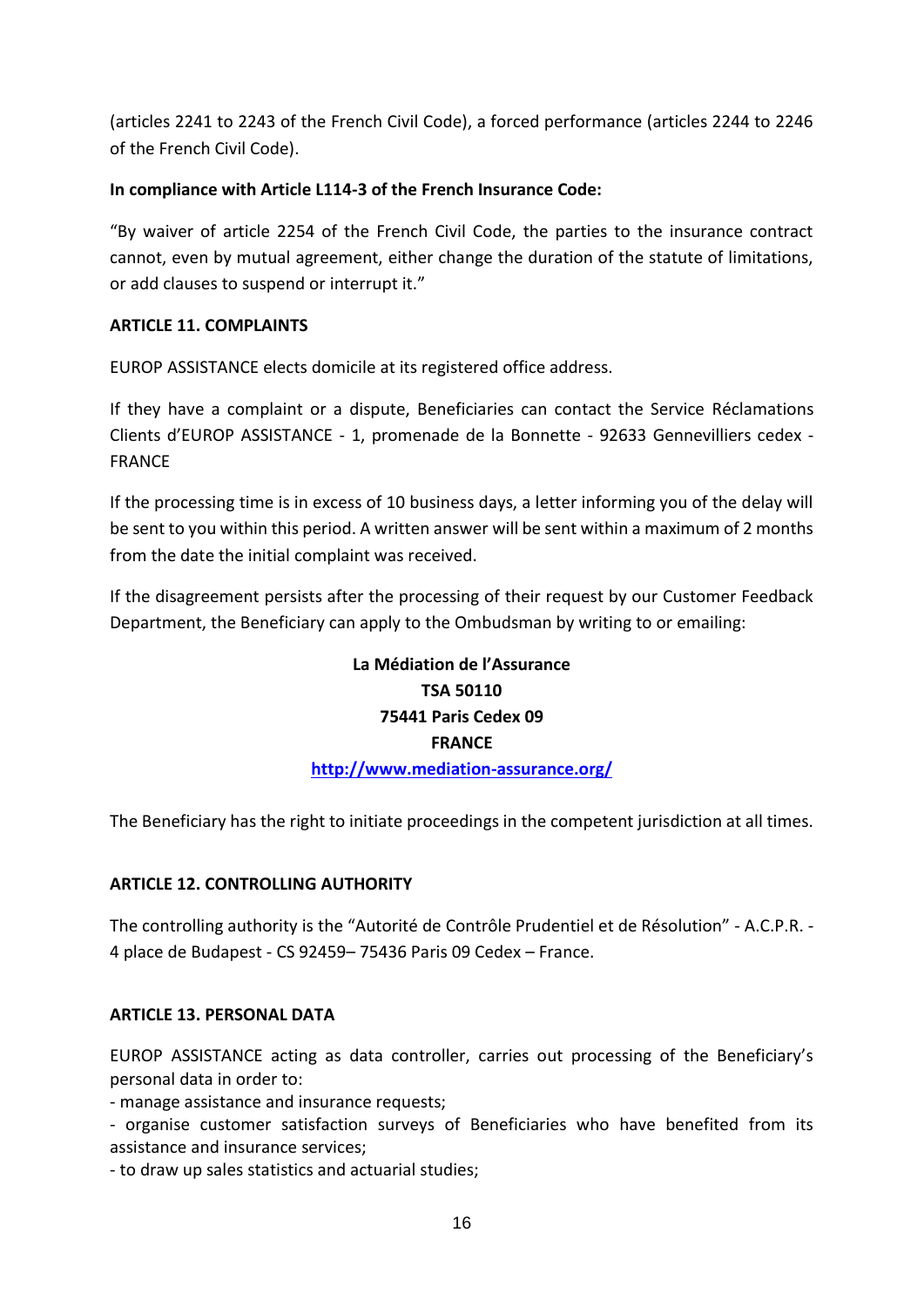- to examine, accept, check and monitor risk;

- to manage potential litigation and implement legal measures;

- to implement monitoring duties in the context of money laundering and the financing of terrorism, asset freezing measures, the fight against the financing of terrorism and financial sanctions, including the triggering of alerts and declarations of suspicion;

- to implement the measures against insurance fraud;

- to manage the recording of phone conversations with EUROP ASSISTANCE employees or those of its subcontractors for the purpose of training and assessing employees and improving the quality of service, as well as to manage potential disputes.

The Beneficiary is informed of and accepts that their personal data be processed for such specific purposes. This processing is carried out under the terms of the contract.

The collected data is mandatory. If this data is not communicated, it will be more difficult, or even impossible, to manage the Beneficiary's requests for insurance or assistance.

To this effect, the Beneficiary is informed that their personal data is for use by EUROP ASSISTANCE as the data controller, its subcontractors, subsidiaries and agents.

In order to fulfil its legal and regulatory duties, EUROP ASSISTANCE may communicate data to the legally authorised administrative or judicial authorities.

Beneficiaries' personal data is kept for a variable amount of time depending on the use (6 months for phone recordings, 10 years for medically-related processing, 5 years for other processing), increased by the mandatory retention periods for accounting purposes and the legal duration of the statute of limitations.

Beneficiaries are informed and accept that their personal data be communicated to recipients in third countries outside the European Union that have equivalent protection. Data transfers to these third countries are governed by:

- a cross-border flow agreement drawn up in compliance with standard contractual managerto-subcontractor clauses issued by the European Union and currently applicable;

- subscription contracts of EUROP ASSISTANCE entities to internal conditions compliant with recommendation 1/2007 of the Article 29 Work group on the standard request to approve constraining company rules for the transfer of personal data;

- a cross-border flow agreement drawn up in compliance with the currently applicable Privacy Shield for data transfers to the United States.

Beneficiaries may request a copy of the appropriate guarantees covering data transfer from one or other of the addresses indicated below.

The purpose of these flows are to manage assistance and insurance requests. The following categories of data are covered:

- identity related data (in particular: surname, first names, gender, age, date of birth, phone number, email address) and privacy related data (in particular: family situation, number of children),
- location data,
- health data, including the social security number (NIR).

Beneficiaries, as persons concerned by the processing, are informed that they have a right of access, correction, erasure and portability of their data, as well as a right to limit its processing. They also have a right to oppose. Beneficiaries have the right to withdraw their consent at all times, without impacting the legality of the processing based on consent before it was withdrawn. Furthermore, they have a right to give specific and general directives covering the preservation, erasure and communication of their data post mortem.